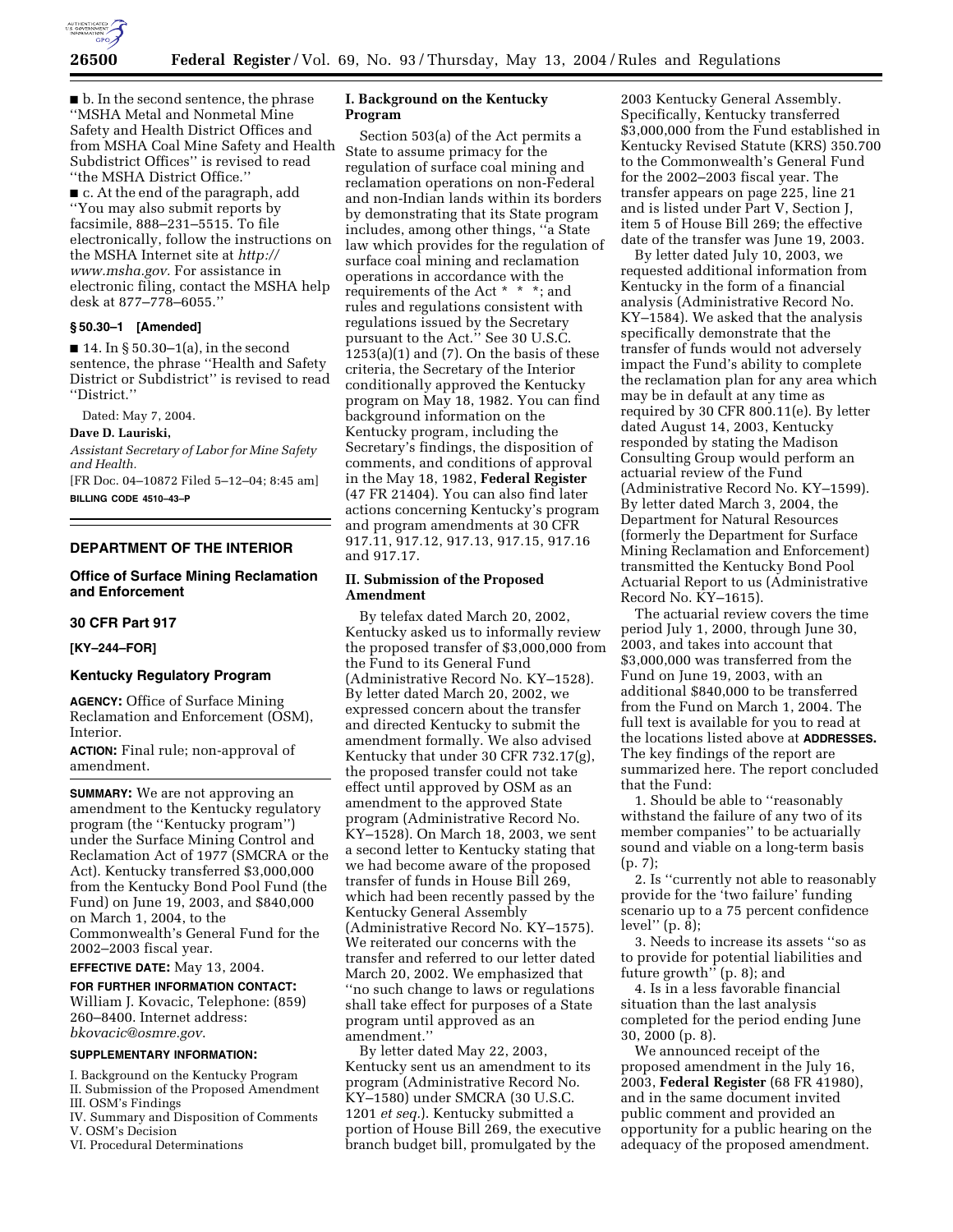The public comment period closed on August 15, 2003.

The additional information in the form of the actuarial analysis report was announced in the March 30, 2004, **Federal Register** (69 FR 16511), when we reopened the public comment period that closed on April 14, 2004. We received comments from three private organizations and two Federal agencies.

#### **III. OSM's Findings**

Following are the findings we made concerning the amendment under SMCRA and the Federal regulations at 30 CFR 732.15 and 732.17. Any revisions that we do not specifically discuss below concern nonsubstantive wording or editorial changes.

Kentucky transferred \$3,000,000 from the Fund established in KRS 350.700 to its General Fund on June 19, 2003, and an additional \$840,000 on March 1, 2004. Neither of these transfers was submitted to OSM prior to implementation in accordance with 30 CFR 732.17(g). Section 509(c) of SMCRA and the Federal regulations at 30 CFR 800.11(e) authorize OSM to approve an alternative bonding system if that system achieves the objectives and purposes of the Federal bonding system. Under this authority, OSM approved the provisions of KRS 350.700 on July 18, 1986 (51 FR 26002), and March 9, 1987 (52 FR 7132). OSM also approved, in part, revisions to the Fund on August 18, 1992 (57 FR 37086).

In the July 18, 1986, notice, we approved Kentucky's bond pool as established in Senate Bill (SB) 130. The provisions of SB 130 stipulated that bond pool monies would be collected and placed in an interest-bearing account and used for the following purposes only: (1) To reclaim permit areas covered by the Fund in the event of bond forfeiture; (2) to cover administrative costs of the Fund; (3) to fund audits and actuarial studies required for the Fund; and (4) to cover operating and legal expenses of the bond pool commission. In our approval, we noted that 30 CFR 800.11(e) authorizes approval of an alternate bonding system (ABS) if the regulatory authority will have available sufficient money to complete the reclamation plan for any areas in default at any time and if the ABS provides an economic incentive for the permittee to comply with all reclamation provisions. We found that the Kentucky ABS achieved the objectives and purposes of Section 509 of SMCRA in that it provided for funding in an amount sufficient to ensure the completion of the reclamation plan and it did not alter the approved Kentucky requirements for

liability under the bond for the mining operation and the operator's liability period. We also noted that the Fund should accrue at a rate as to provide sufficient opportunity to observe the operation of the Fund to determine the adequacy of amounts and fees. We determined that the Fund should be sufficient to supplement reduced operator bonds to the extent necessary to reclaim defaulted sites to standards in the reclamation plan, at least until such time as there is sufficient data available to determine the adequacy of the program. If the Fund was found to be inadequate to supplement member bonds in the event of member default on reclamation obligations, or could not replenish itself at a sufficient rate to avoid delays in reclamation of forfeited sites, we would require an adjustment in the Fund limits and/or fees collected for the Fund (51 FR 26004–5). Subsequent revisions to Kentucky's bond pool provisions did not alter the basis for our original approval.

Based on our review and the findings presented in the Kentucky Bond Pool Actuarial Report, we find that Kentucky's transfer of funds in the amount of \$3,840,000 violates the basis for our 1986 approval by directing funds to other nonapproved uses. Further, such transfers are not consistent with the requirements of SMCRA and the Federal regulations at 30 CFR 800.11(e) that require that the ABS ensures that the regulatory authority has sufficient funds available to complete the reclamation plan for any areas which may be in default at any time. Therefore, we cannot approve the amendment. The transfer of funds seriously jeopardizes Kentucky's ability to provide for the completion of reclamation plans as required by the Federal regulations and represents a significant departure from the terms of OSM's approvals of Kentucky's alternative bonding system on July 18, 1986.

To avoid any action required by 30 CFR part 732, we are therefore requesting that Kentucky do the following. Within 60 days of the date of publication of this decision in the **Federal Register**, Kentucky should either replenish the \$3,840,000 into the Fund or provide us with a written description of a plan to accomplish this action. Additionally, until the Fund is replenished, Kentucky should not initiate any actions that further jeopardize the solvency of the Fund such as increasing the number of participants or adding acreage. In short, use of the Fund to provide new financial guarantees is hereby suspended.

#### **IV. Summary and Disposition of Comments**

#### *Public Comments*

We solicited public comments on July 16, 2003, and provided an opportunity for a public hearing on the amendment. Two commenters responded. Because no one requested an opportunity to speak, a hearing was not held. Upon receipt of the actuarial study, we reopened the public comment period on March 30, 2004, for fifteen days (69 FR 16511). Two commenters responded.

The Coal Operators & Associates, Inc. (COA) submitted comments by letter dated August 6, 2003 (Administrative Record No. KY–1597). The COA encourages OSM to disapprove the transfer of \$3,840,000 from the Fund to the General Fund because such transfers could make the bond pool financially unsound in that sufficient funds would not be available to cover any reclamation liability that might be incurred by a permittee's financial failure. We agree and are not approving the amendment as discussed in ''OSM's Findings'' above. The COA also submitted comments on April 2, 2004, (Administrative Record No. KY–1620) in response to the reopened comment period. The COA reiterated its strong opposition to the transfer of funds and encouraged OSM to disapprove the amendment. As stated earlier, we are not approving the amendment.

The Kentucky Resources Council, Inc. (KRC) submitted comments by an electronic mail message dated August 10, 2003 (Administrative Record No. KY–1598). The KRC states that the amendment must be disapproved unless and until Kentucky can produce an actuarial study demonstrating that the transfer of funds will not adversely affect the ability of the Fund to assure reclamation of all properties insured under the Fund. We agree and based, in part, on the findings presented in the Kentucky Bond Pool Actuarial Report, we are not approving the amendment as discussed in ''OSM's Findings'' above. The KRC further urges OSM to take prompt action to require that permitted operations obtain individual performance bond coverage if the alternative bonding mechanism fails to meet the requirements of Section 509(c) of SMCRA. Because we have not found the ABS in violation of SMCRA or the Federal regulations, we believe such action would be premature. Finally, the KRC states that in the event that the funds have already been transferred in violation of 30 CFR 733.11 and 732.17, OSM should direct that no further risks be incurred by the State bond pool, including no new operators and no new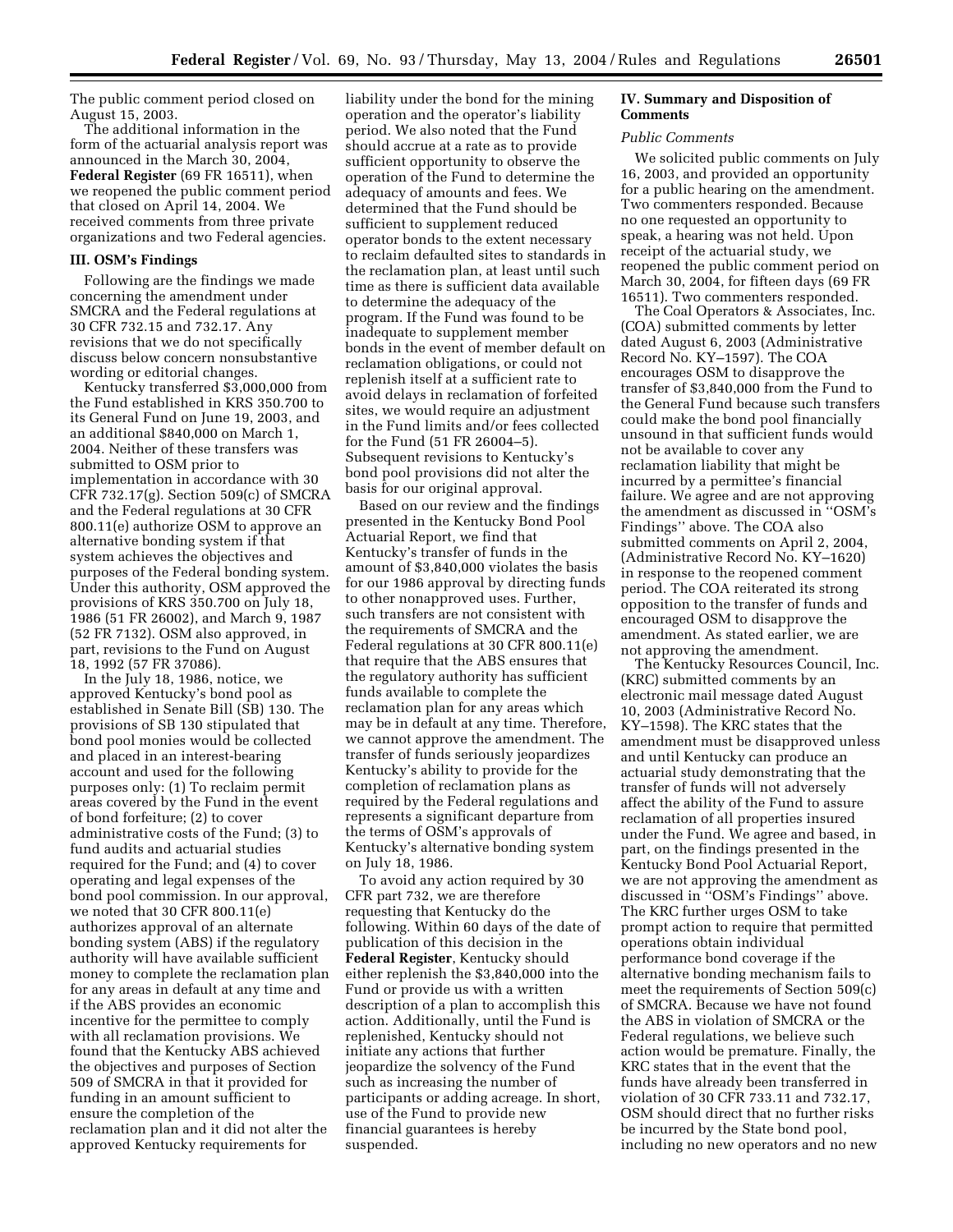acreage, until the State either restores the funds or demonstrates solvency of the Fund. We agree, as discussed in ''OSM's Findings'' above.

Financial Assurance Consulting Services (FACS) submitted comments on April 14, 2004 (Administrative Record No. KY–1622), in response to the reopened comment period. FACS recommends that OSM not approve the amendment and offers four reasons in support of its recommendation. They are: (1) The proposed transfer of funds is not in accordance with Federal regulations and further erodes the bond pool not deemed currently sufficient by the actuarial report; (2) approval of the transfer would set a precedent that could jeopardize the integrity of other bonding systems approved by OSM, and may result in additional transfers on monies if legislatures view bond pools as an available source of funds; (3) Kentucky's bond pool funds must be available to the regulatory authority in the same manner conventional bonds are to guarantee reclamation, as required by SMCRA (The transfer of funds jeopardizes that availability.); and (4) the integrity of the Kentucky Fund must be protected and Kentucky should be required to do so. Kentucky should be required to reimburse the Fund for the amount of monies transferred. Also, FACS recommends a program amendment to assure that bond monies are not jeopardized, and suggests that an insured trust/escrow account be substituted for the current trust and agency account. Further, FACS recommends that OSM require Kentucky to implement some kind of procedure or mechanism for having the legislature reimburse the bond pool fund for monies already transferred. In response, we note that because we have not found the ABS in violation of SMCRA or the Federal regulations, we believe any actions such as these would be premature. Otherwise, however, we agree on all points and are not approving the amendments as discussed in ''OSM's Findings'' above. We are also requesting that Kentucky replenish the Fund in the amount of the \$3,840,000.

#### *Federal Agency Comments*

According to 30 CFR 732.17(h)(11)(i), on July 16, 2003, we solicited comments on the amendment submitted on May 22, 2003, from various Federal agencies with an actual or potential interest in the Kentucky program. Two commenters responded. By letter dated July 28, 2003, the Department of Labor, Mine Safety and Health Administration, commented that the proposed amendment had no apparent impact on its program (Administrative Record No.

KY–1596). By an electronic mail message dated July 31, 2003, the U.S. Fish and Wildlife Service commented that it was concerned that Kentucky's proposed transfer of funds from the Bond Pool Fund to the General Fund sets ''an extremely bad precedence for future activities of this nature'' (Administrative Record No. KY–1595). We agree and are not approving the amendment as discussed in ''OSM's Findings'' above.

### *Environmental Protection Agency (EPA)*

Pursuant to 30 CFR 732.17(h)(11)(ii), OSM is required to obtain the written concurrence of the EPA with respect to those provisions of the proposed program amendment that relate to air or water quality standards promulgated under the authority of the Clean Water Act (33 U.S.C. 1251 *et seq.*) or the Clean Air Act (42 U.S.C. 7401 *et seq.*). Because the provisions of this amendment do not relate to air or water quality standards, we did not request EPA's concurrence.

#### **V. OSM's Decision**

Based on the above findings, we are not approving the amendment as submitted by Kentucky on May 22, 2003. We are requesting that within 60 days of publication of this decision in the **Federal Register**, Kentucky either replenish the \$3,840,000 into the Fund or submit to us a written description of a plan to accomplish this action. Additionally, Kentucky should not initiate any actions that would further jeopardize the Fund's solvency, such as increasing the number of participants or adding additional acreage. The use of the Fund to provide new financial guarantees is hereby suspended.

To implement this decision, we are amending the Federal regulations at 30 CFR part 917 which codify decisions concerning the Kentucky program. We find that good cause exists under 5 U.S.C. 553(d)(3) to make this final rule effective immediately. Section 503(a) of SMCRA requires that Kentucky's program demonstrate that it has the capability of carrying out the provisions of the Act and meeting its purposes. Making this regulation effective immediately will expedite that process. SMCRA requires consistency of State and Federal standards.

#### *Effect of OSM's Decision*

Section 503 of SMCRA provides that a State may not exercise jurisdiction under SMCRA unless the State program is approved by the Secretary. Similarly, 30 CFR 732.17(a) requires that any change of an approved State program be submitted to OSM for review as a program amendment. The Federal

regulations at 30 CFR 732.17(g) prohibit any changes to approved State programs that are not approved by OSM. In the oversight of the Kentucky program, we will recognize only the statutes, regulations, and other materials we have approved, together with any consistent implementing policies, directives, and other materials. We will require Kentucky to enforce only approved provisions.

#### **VI. Procedural Determinations**

# *Executive Order 12630—Takings*

This rule does not have takings implications that warrant the preparation of a takings implication assessment. This determination is based on an analysis of the action being taken by OSM. Our decision not to approve the State program amendment and, therefore, the transfer of \$3,840,000 from the Fund to the Commonwealth's General Fund will not affect the use or value of private property within the meaning of Executive Order 12630.

# *Executive Order 12866—Regulatory Planning and Review*

This rule is exempted from review by the Office of Management and Budget under Executive Order 12866.

### *Executive Order 12988—Civil Justice Reform*

The Department of the Interior has conducted the reviews required by section 3 of Executive Order 12988 and has determined that this rule meets the applicable standards of subsections (a) and (b) of that section. However, these standards are not applicable to the actual language of State regulatory programs and program amendments because each program is drafted and promulgated by a specific State, not by OSM. Under sections 503 and 505 of SMCRA (30 U.S.C. 1253 and 1255) and the Federal regulations at 30 CFR 730.11, 732.15, and 732.17(h)(10), decisions on proposed State regulatory programs and program amendments submitted by the States must be based solely on a determination of whether the submittal is consistent with SMCRA and its implementing Federal regulations and whether the other requirements of 30 CFR Parts 730, 731, and 732 have been met.

#### *Executive Order 13132—Federalism*

This rule does not have Federalism implications. SMCRA delineates the roles of the Federal and State governments with regard to the regulation of surface coal mining and reclamation operations. One of the purposes of SMCRA is to ''establish a nationwide program to protect society